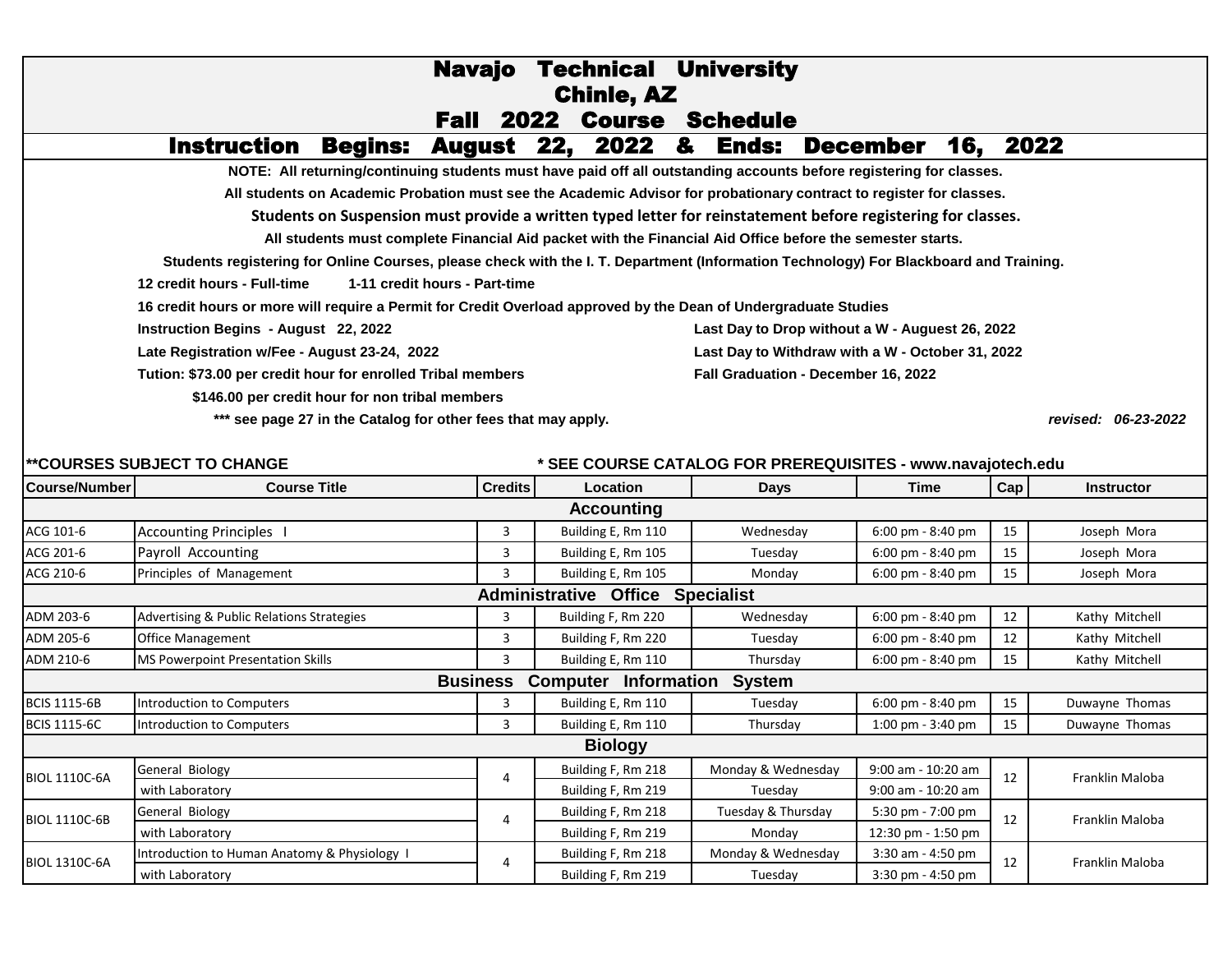| <b>BIOL 2110C-6A</b>                                                  | Principles of Biology: Cellular & Molecular Biology In Class | 4              | Building F, Rm 218             | Monday & Wednesday        | 11:00 am - 12:20 pm                 | 12 | Franklin Maloba   |  |  |
|-----------------------------------------------------------------------|--------------------------------------------------------------|----------------|--------------------------------|---------------------------|-------------------------------------|----|-------------------|--|--|
|                                                                       | with Laboratory                                              |                | Building F, Rm 219             | Thursday                  | 9:00 am - 10:20 am                  |    |                   |  |  |
| <b>Commerical Driver License</b>                                      |                                                              |                |                                |                           |                                     |    |                   |  |  |
| CDL 100-6                                                             | General Knowledge & Endorsement                              | 6              | Building F, Rm 116             | Tuesday                   | 9:00 am - 3:30 pm                   | 5  | Jerrison Jumbo    |  |  |
| CDL 101-6                                                             | Pre-Trip and Backing Skills                                  | 3              | Building F, Rm 116             | Monday                    | 9:00 am - 3:30 pm                   | 5  | Jerrison Jumbo    |  |  |
| CDL 102-6                                                             | Defensive Driving and Safe Practices                         | 3              | Building F, Rm 116             | Thursday                  | 9:00 am - 3:30 pm                   | 5  | Jerrison Jumbo    |  |  |
| CDL 103-6                                                             | Driving Skills, Rules & Regulations                          | 6              | Building F, Rm 116             | Wednesday                 | 9:00 am - 3:30 pm                   | 5  | Jerrison Jumbo    |  |  |
| <b>Communication</b>                                                  |                                                              |                |                                |                           |                                     |    |                   |  |  |
| COMM 1130-6                                                           | Public Speaking                                              | 3              | Building F, Rm 218             | Wednesday                 | $6:00 \text{ pm} - 8:40 \text{ pm}$ | 15 | Christine Andrade |  |  |
| COMM 2120-6                                                           | Interpersonal Communication                                  | 3              | Building F, Rm 116             | Tuesday                   | $6:00 \text{ pm} - 8:40 \text{ pm}$ | 15 | Ethel Bhuthapali  |  |  |
|                                                                       |                                                              |                | <b>Construction Technology</b> |                           |                                     |    |                   |  |  |
| CT 100-6                                                              | Construction I                                               | 3              | Trailer D                      | Tuesday                   | 1:00 Pm - 3:40 pm                   | 10 | Jones Lee         |  |  |
| CT 102-6                                                              | Construction Math & Drawing                                  | $\overline{2}$ | <b>Trailer D</b>               | Monday                    | 9:00 am - 11:15 am                  | 10 | Jones Lee         |  |  |
| CT 103-6                                                              | <b>Introduction to Craft Skills</b>                          | 3              | <b>Trailer D</b>               | Monday                    | 1:00 Pm - 3:40 Pm                   | 10 | Jones Lee         |  |  |
| CT 104-6                                                              | Concrete & Masonry Construction                              | 3              | <b>Trailer D</b>               | Tuesday                   | 9:00 am - 11:40 am                  | 10 | Jones Lee         |  |  |
| CT 110-6                                                              | <b>Construction II</b>                                       | 3              | <b>Trailer D</b>               | Wednesday                 | 9:00 am - 11:40 am                  | 10 | Jones Lee         |  |  |
| CT 119-6                                                              | Construction Site Practicum (Field)                          | 3              | <b>Trailer D</b>               | Wednesday                 | 1:00 pm - 3:40 pm                   | 10 | Jones Lee         |  |  |
| <b>Childhood</b><br><b>Multicultural</b><br><b>Education</b><br>Early |                                                              |                |                                |                           |                                     |    |                   |  |  |
| ECED 1001-6                                                           | Introduction to Early Childhood                              | 3              | Building F, Rm 117             | Monday                    | 6:00 pm - 8:40 pm                   | 15 | Cheryl Tom        |  |  |
| ECED 1115-6                                                           | Health, Safety, & Nutrition                                  | 3              | Building E, Rm 102             | Sunday                    | 9:00 am - 12:00 pm                  | 12 | Cheryl Tom        |  |  |
| ECED 1120-6                                                           | Guiding Young Children                                       | 3              | Building E, Rm 102             | Sunday                    | 12:30 pm - 3:30 pm                  | 12 | Cheryl Tom        |  |  |
| ECED 1125-6                                                           | Assessment of Children & Evaluation of Program               | 3              | Building E, Rm 102             | Sunday                    | 4:00 pm - 7:00 pm                   | 12 | Cheryl Tom        |  |  |
| ECED 2110-6                                                           | Professionalism                                              | $\overline{2}$ | Building F, Rm 117             | Monday                    | 1:00 pm - 3:00 pm                   | 15 | Cheryl Tom        |  |  |
| ECED 2130-6                                                           | Currlculum Development & Implementation                      | 3              | Building F, Rm 117             | Monday                    | 3:00 pm - 6:00 pm                   | 15 | Cheryl Tom        |  |  |
| ECED 2131-6                                                           | Curr. Develop & Implem. Age 3 (Pre K)                        | $\overline{2}$ | School Time                    | Tue, Wed, Thur & Fri      | 8:00 am - 5:00 pm                   | 15 | Cheryl Tom        |  |  |
| ECED 3180-6                                                           | Teaching and Learning: Math and Science                      | 4              | Building E, Rm 106             | Saturday                  | 1:00 pm - 5:00 pm                   | 12 | Roslyn Elliott    |  |  |
| ECED 3280-6                                                           | Teaching and Learning: Social Studies, Fine Arts             | 3              | Building E, Rm 106             | Saturday                  | 9:00 pm - 12:00 pm                  | 12 | Audrian Harvey    |  |  |
| ECED 3405-6                                                           | Young Children with Diverse Abilities                        | 3              | Building F, Rm 119             | Thursday                  | 6:00 pm - 8:40 pm                   | 15 | Franklin Elliott  |  |  |
| ECED 4281-6                                                           | Teaching and Learning: Reading and Writing                   | 3              | Building F, Rm 117             | Wednesday                 | 6:00 pm - 8:40 pm                   | 15 | Franklin Elliott  |  |  |
| ECED 4920-6                                                           | Student Teaching Practicum (Birth through Age 8)             | $\overline{2}$ | Building E, Rm 104             | Tuesday                   | 6:00 pm - 8:00 pm                   | 10 | Franklin Elliott  |  |  |
| ECED 4931-6                                                           | <b>Student Teaching Seminar</b>                              | 3              | Building E, Rm 102             | Saturday                  | 9:00 am - 12:00 pm                  | 12 | Franklin Elliott  |  |  |
| ECED 4955-6                                                           | Field Experience<br><b>Student Teaching</b>                  | 9              | School Time                    | Mon, Tue, Wed, Thur & Fri | 8:00 am - 5:00 pm                   | 15 | Franklin Elliott  |  |  |
| <b>English</b>                                                        |                                                              |                |                                |                           |                                     |    |                   |  |  |
| <b>ENGL 100-6A</b>                                                    | Introduction College Reading & Writing Skills                | 3              | Building E, Rm 103             | Monday                    | 6:00 pm - 8:40 pm                   | 12 | Gloria Sells      |  |  |
| ENGL 1110-6                                                           | Composition I                                                | 3              | Building F, Rm 116             | Thursday                  | $6:00 \text{ pm} - 8:40 \text{ pm}$ | 15 | Ethel Bhuthapati  |  |  |
| <b>ENGL 1110-6B</b>                                                   | Composition I                                                | 3              | Building F, Rm 119             | Monday                    | 6:00 pm - 4:40 pm                   | 15 | Joseph Lamperez   |  |  |
| ENGL 1110-6C                                                          | Composition I                                                | 3              | Building F, Rm 118             | Tuesday                   | 6:00 pm - 8:40 pm                   | 15 | Joseph Lamperez   |  |  |
| ENGL 1110-6D                                                          | Composition I                                                | 3              | Building F, Rm 117             | Wednesday                 | 9:00 am - 11:40 am                  | 15 | Joseph Lamperez   |  |  |
| <b>ENGL 1410-6A</b>                                                   | <b>Introduction to Literature</b>                            | 3              | Building F, Rm 117             | Tuesday                   | 9:00 am - 11:40 am                  | 15 | Joseph Lamperez   |  |  |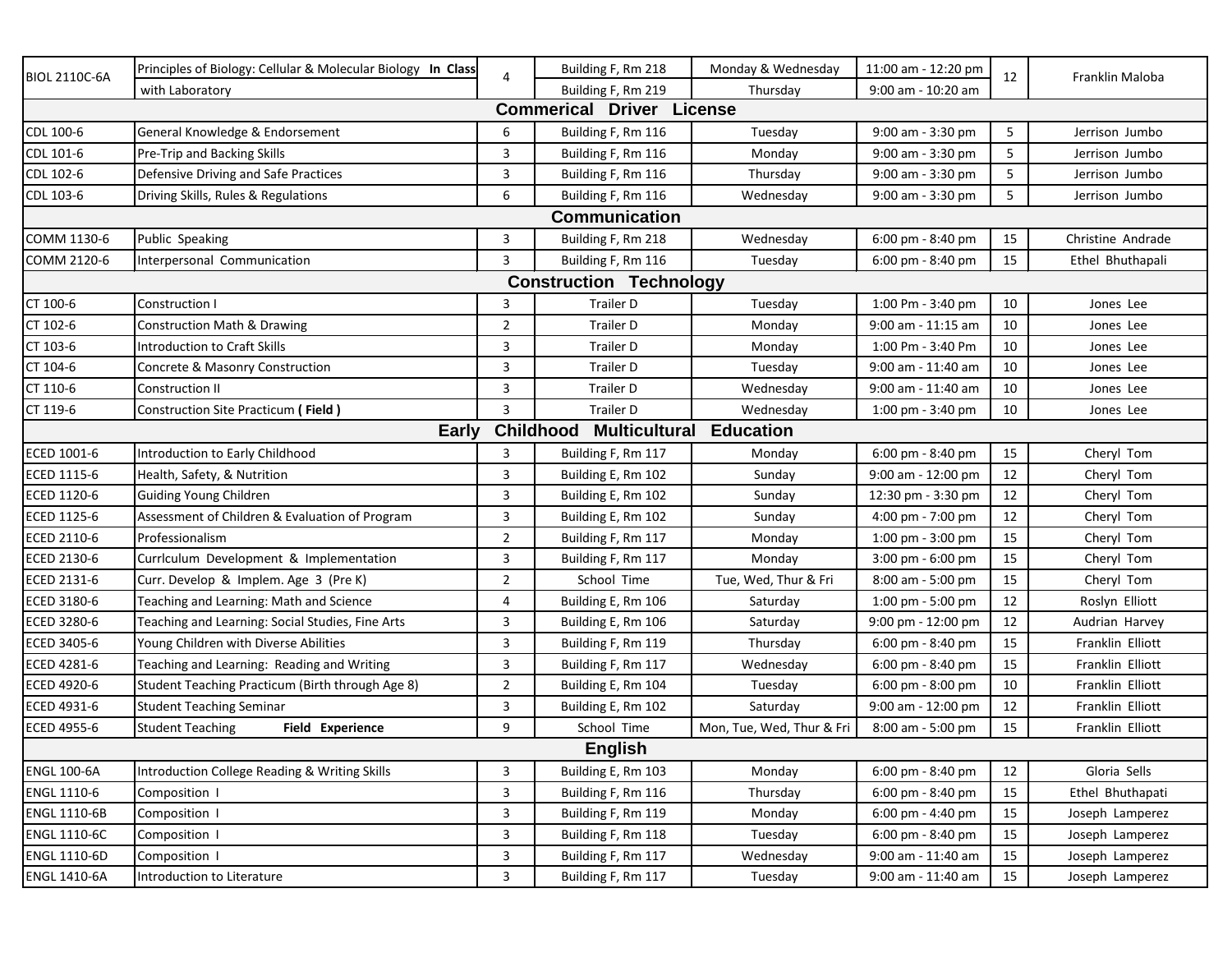| <b>ENGL 2560-6A</b>           | Introduction to Native American Literature       | $\mathbf{3}$ | Building F, Rm 119      | Monday             | 1:00 pm - 3:40 pm   | 15     | Joseph Lamperez     |  |
|-------------------------------|--------------------------------------------------|--------------|-------------------------|--------------------|---------------------|--------|---------------------|--|
| <b>Information Technology</b> |                                                  |              |                         |                    |                     |        |                     |  |
| IT 105-6                      | Introduction to Programming                      | 3            | Building E, Rm 110      | Monday             | 1:00 pm - 3:40 pm   | 15     | Duwayne Thomas      |  |
| IT 110-6                      | Introduction to Digital Logic / Hardware Program | 3            | Building E, Rm 110      | Wednesday          | 9:00 am - 11:40 am  | 15     | Duwayne Thomas      |  |
| IT 115-6                      | Drawing & Visual Culture                         | 3            | Building E, Rm 110      | Wednesday          | 1:00 pm - 3:40 pm   | 15     | Duwayne Thomas      |  |
| IT 218-6                      | Algorithms & Data Structures                     | 3            | Trailer A, Computer Lab | Tuesday            | 1:00 pm - 3:40 pm   | 15     | Duwayne Thomas      |  |
| IT 220-6B                     | Database Design                                  | 3            | Building F, Rm 220      | Tuesday & Thursday | 11:00 am - 12:15 pm | 10     | Tsosie Schneider    |  |
| IT 222-6B                     | <b>Computer Security</b>                         | 3            | Building F, Rm 220      | Tuesday & Thursday | 12:45 pm - 2:00 pm  | 10     | Tsosie Schneider    |  |
| IT 270-6                      | Web Standards                                    | 3            | Building E, Rm 110      | Monday             | 9:00 am - 11:40 am  | 15     | Duwayne Thomas      |  |
| IT 350-6B                     | Programming Interactivity                        | 3            | Building F, Rm 220      | Tuesday & Thursday | 2:20 pm - 3:35 pm   | $10\,$ | Tsosie Schneider    |  |
| IT 445-6B                     | 3D Modeling / Animation                          | 4            | Building F, Rm 220      | Wednesday          | 1:00 pm - 3:40 pm   | 10     | Tsosie Schneider    |  |
|                               |                                                  |              | Law Advocate            |                    |                     |        |                     |  |
| BUSA 2420-6                   | Tribal Law                                       | 3            | Building E, Rm 104      | Wednesday          | 1:00 pm - 3:40 pm   | 10     | Lola Natay          |  |
| CJUS-1110-6                   | <b>Introduction to Criminal Justice</b>          | 3            | Building E, Rm 104      | Tuesday            | 1:00 pm - 3:40 pm   | 10     | Lola Natay          |  |
| LAW 211-6                     | Administrative Law                               | 3            | Building E, Rm 104      | Wednesday          | 9:00 am - 11:40 am  | 10     | Lola Natay          |  |
| LAW 221-6                     | Law Advocate Internship                          | 3            | Building E, Rm 104      | Thursday           | 9:00 am - 11:40 am  | 10     | Lola Natay          |  |
|                               |                                                  |              | <b>Mathematics</b>      |                    |                     |        |                     |  |
| MATH 1215-6                   | Intermediate Algebra                             | 4            | Building E, Rm 102      | Monday & Wednesday | 10:00 am - 12:00 pm | 10     | <b>Bruce Lewis</b>  |  |
| MATH 1215-6A                  | Intermediate Algebra                             | 4            | Building F, Rm 116      | Monday & Wednesday | 6:00 pm - 8:00 pm   | 15     | Venkataramana Bokka |  |
| MATH 1215-6B                  | Intermediate Algebra                             | 4            | Building F, Rm 118      | Tuesday & Thursday | 9:00 am - 10:40 am  | 15     | Henry Fowler        |  |
| MATH 1215-6C                  | Intermediate Algebra                             | 4            | Building F, Rm 118      | Tuesday            | 1:00 pm - 3:40 pm   | 15     | Henry Fowler        |  |
| MATH 1220-6                   | College Algebra                                  | 4            | Building E, Rm 102      | Monday & Wednesday | 2:00 pm - 4:00 pm   | 10     | <b>Bruce Lewis</b>  |  |
| MATH 1220-6B                  | College Algebra                                  | 4            | Building F, Rm 118      | Monday & Wednesday | 10:00 am - 11:40 am | 15     | Henry Fowler        |  |
| MATH 1350-6                   | <b>Introduction to Statistics</b>                | 3            | Building E, Rm 110      | Tuesday & Thursday | 10:00 am - 11:30 am | 10     | <b>Bruce Lewis</b>  |  |
| MTH 113-6                     | <b>Fechnical Mathematics</b>                     | 3            | Building E, Rm 102      | Tuesday & Thursday | 1:00 pm - 2:30 pm   | 12     | <b>Bruce Lewis</b>  |  |
| MTH 113L-6                    | <b>Technical Mathematics Lab</b>                 | $\mathbf{1}$ | Building E, Rm 110      | Tuesday            | 2:30 pm - 3:30 pm   | 12     | <b>Bruce Lewis</b>  |  |
| MTH 113-6A                    | Technical Mathematics                            | 3            | Building F, Rm 118      | Thursday           | 6:00 pm - 8:40 pm   | 15     | Venkataramana Bokka |  |
| MTH 113-6B                    | Technical Mathematics                            | 3            | Building F, Rm 118      | Monday & Wednesday | 5:00 pm - 6:20 pm   | 15     | Henry Fowler        |  |
| MTH 113L-6B                   | Technical Mathematics Lab                        | 1            | Building F, Rm 118      | Wednesday          | 6:20 pm - 7:20 pm   | 15     | Henry Fowler        |  |
| MTH 113-6C                    | <b>Technical Mathematics</b>                     | 3            | Building F, Rm 119      | Tuesday            | 6:00 pm - 8:00 pm   | 15     | Amarjit Singh       |  |
| MTH 113L-6C                   | Technical Mathematics Lab                        | 1            | Building F, Rm 119      | Tuesday            | 8:00 pm - 9:00 pm   | 15     | Amarjit Singh       |  |
| MTH 113-6D                    | <b>Fechnical Mathematics</b>                     | 3            | Building E, Rm 103      | Thursday           | 6:00 pm - 8:40 pm   | 10     | Altin Galanxhi      |  |
| <b>Dine Studies</b>           |                                                  |              |                         |                    |                     |        |                     |  |
| NAVA 1110-6                   | Navajo I                                         | 4            | Building F, Rm 220      | Monday             | 6:00 pm - 9:00 pm   | 12     | LeighAnn Toadlena   |  |
| NAVA 1120-6                   | Navajo II                                        | 4            | Building E, Rm 104      | Wednesday          | 6:00 pm - 9:00 pm   | 10     | LeighAnn Toadlena   |  |
| NAVA 2210-6A                  | Navajo Culture                                   | 3            | Building E, Rm 102      | Monday             | 6:00 pm - 8:40 pm   | 12     | Anson Etsitty       |  |
| NAVA 2210-6B                  | Navajo Culture                                   | 3            | Building E, Rm 102      | Tuesday            | 6:00 pm - 8:40 pm   | 12     | Anson Etsitty       |  |
| NAVA 2210-6C                  | Navajo Culture                                   | 3            | Building E, Rm 102      | Wednesday          | 6:00 pm - 8:40 pm   | 12     | Anson Etsitty       |  |
| NAVA 2220-6                   | Navajo History                                   | 3            | Building E, Rm 106      | Tuesday            | 6:00 pm - 8:40 pm   | 12     | Carolyn Irvin       |  |